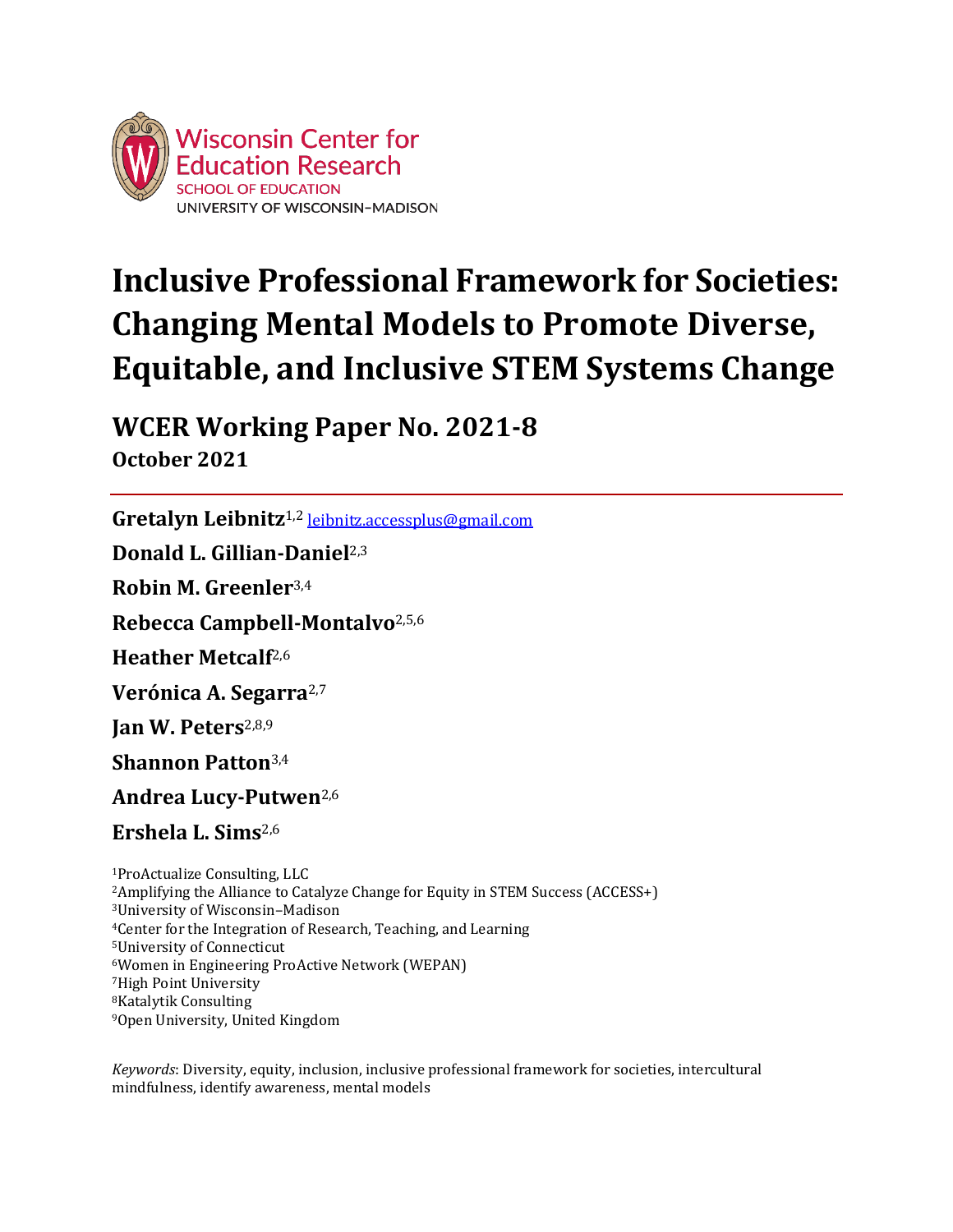*Suggested citation:* Leibnitz, G., Gillian-Daniel, D. L., Greenler, R. M., Campbell-Montalvo, R., Metcalf, H., Segarra, V. A., Peters, J. W., Patton, S., Lucy-Putwen, A., & Sims, E. L. (2021). *Inclusive professional framework for societies: Changing mental models to promote diverse, equitable, and inclusive STEM systems change* (WCER Working Paper No. 2021-8). University of Wisconsin–Madison, Wisconsin Center for Education Research.

© 2021 by Gretalyn Leibnitz, Donald L. Gillian-Daniel, Robin M. Greenler, Rebecca Campbell-Montalvo, Heather Metcalf, Verónica A. Segarra, Jan W. Peters, Shannon Patton, Andrea Lucy-Putwen, & Ershela L. Sims. All rights reserved. Any opinions, findings, or conclusions expressed in this paper are those of the authors and do not necessarily reflect the views of the funding agencies, WCER, or cooperating institutions. Readers may make verbatim copies of this document for noncommercial purposes by any means, provided that the above copyright notice appears on all copies. WCER working papers are available at [https://wcer.wisc.edu/publications/working-papers.](https://wcer.wisc.edu/publications/working-papers) Leibnitz is employed by ProActualize Consulting, LLC. Gillian-Daniel, Greenler, and Patton declare that the research was conducted in the absence of any

commercial or financial relationships that could be construed as a potential conflict of interest.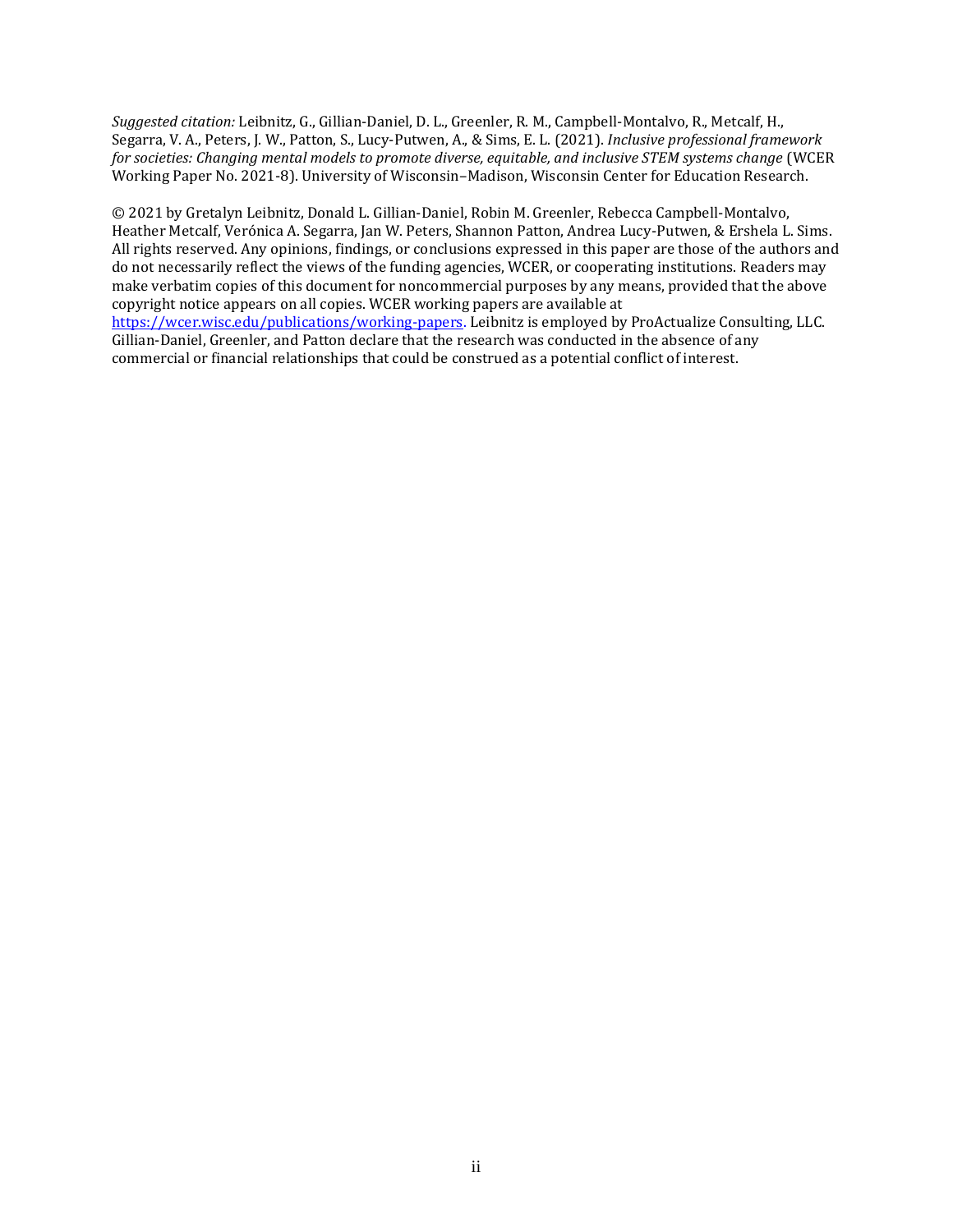# **Inclusive Professional Framework for Societies: Changing Mental Models to Promote Diverse, Equitable, and Inclusive STEM Systems Change**

# **Gretalyn Leibnitz, Donald L. Gillian-Daniel, Robin M. Greenler, Rebecca Campbell-Montalvo, Heather Metcalf, Verónica A. Segarra, Jan W. Peters, Shannon Patton, Andrea Lucy-Putwen, & Ershela L. Sims**

#### **Abstract**

Science, technology, engineering, and mathematics (STEM) professional societies (ProS) are uniquely positioned to foster national-level diversity, equity, and inclusion (DEI) reform. ProS serve broad memberships, define disciplinary norms and culture, and inform accrediting bodies, thus providing "excellent leverage with which to design and promote change" (National Academy of Sciences et al., 2005). ProS could be instrumental in achieving the DEI culture reform necessary to optimize engagement of all STEM talent by leveraging disciplinary excellence resulting from diverse teams. Inclusive STEM culture reform requires that underlying "mental models" be examined (Kania et al., 2018).

The *Inclusive Professional Framework for Societies* (*IPF:Societies*) can help ProS change leaders (i.e., "boundary spanners'") and organizations identify and address mental models hindering DEI reform. *IPF:Societies* uses four "I's"—**I**dentity awareness and **I**ntercultural mindfulness (i.e., equity mindset) on which **I**nclusive relationships and **I**nfluential DEI actions are scaffolded. We discuss how *IPF:Societies* complements existing DEI tools. We explain how *IPF:Societies* can be applied to existing ProS policy and practice associated with common ProS functions (e.g., leadership, membership, conferences, awards, and professional development). Next steps are to pilot *IPF:Societies* with a cohort of STEM ProS. Ultimately, *IPF:Societies* has potential to promote more efficient, effective, and lasting DEI organizational transformation, and contribute to inclusive STEM disciplinary excellence.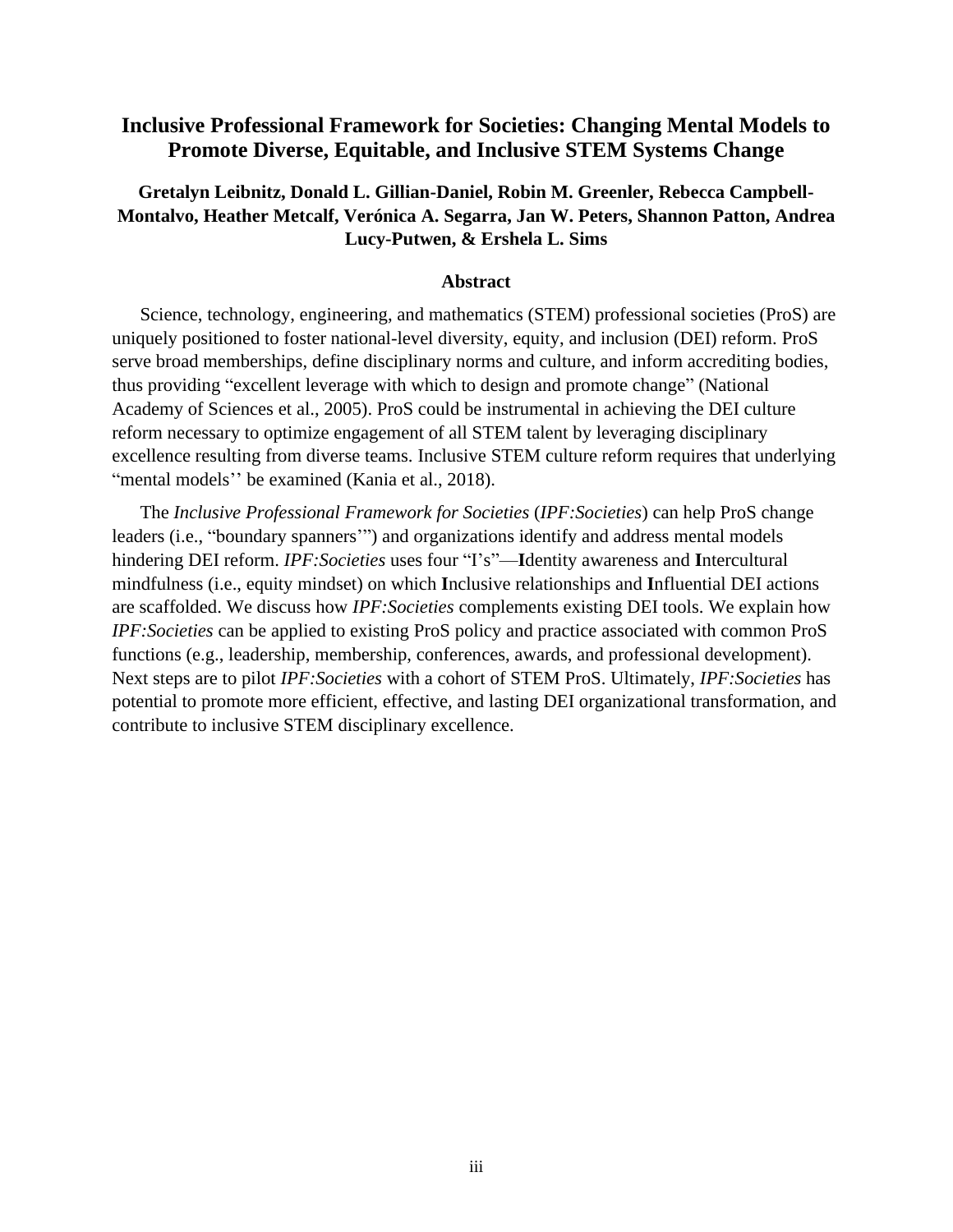# **Inclusive Professional Framework for Societies: Changing Mental Models to Promote Diverse, Equitable, and Inclusive STEM Systems Change**

# **Gretalyn Leibnitz, Donald L. Gillian-Daniel, Robin M. Greenler, Rebecca Campbell-Montalvo, Heather Metcalf, Verónica A. Segarra, Jan W. Peters, Shannon Patton, Andrea Lucy-Putwen, & Ershela L. Sims**

### **Facilitating STEM Excellence through Inclusive STEM Cultures**

Addressing complex global challenges, such as climate change and health disparities, requires optimal engagement of people trained in science, technology, engineering, and mathematics (STEM). Diverse STEM teams have greater capacity for complex problem-solving, innovation, and resilience under collective stress than do teams that are less diverse (e.g., Page, 2007; Page, 2017; Borman et al., 2010; McGee, 2020). Because diverse teams can embody enhanced capacity for problem solving, innovation, and resilience, they advance disciplinary excellence in a way that homogenous groups cannot. Unfortunately, STEM cultures often discourage diversity by reproducing exclusionary norms and values (Baillie et al., 2012; Riley et al., 2014; Pawley & Tonso, 2011; Tonso, 1996, 1999, 2007; McGee, 2020; Seymour & Hewitt, 1997; Cech & Rothwell, 2018).

#### **Inclusive Disciplinary Excellence Requires STEM Culture Reform**

STEM culture is the sum of explicit and implicit beliefs, values, and practices in which scientists, technologists, engineers, and mathematicians engage wherever disciplinary education and work is performed (e.g., corporations, laboratories, and academy). U.S. STEM culture privileges individuals from majoritized identities (e.g., white, male, non-disabled, heterosexual), and is often unwelcoming to marginalized identities (e.g., Black, female, disabled, LGBTQ+) (McGee, 2020; Metcalf et al., 2018; Campbell-Montalvo et al., in press; Hughes, 2018). Numerous studies illustrate how STEM cultures embrace and center whiteness (Lohan & Faulkner, 2004; Pawley & Tonso, 2011; Tonso, 2007; Baillie et al., 2012; Eisenhart & Finkel, 1998; Foor et al., 2007; Hacker, 1981, 1989). Further, systems of power, privilege, and oppression related to gender intertwine with those shaped by race, ethnicity, sexuality, disability, nationality, class, and more (Collins, 2015; Crenshaw, 1989; Crenshaw, 1991; Griffin & Museus, 2011; Metcalf, 2016; Metcalf et al., 2018; Warner & Shields, 2016). Collectively, these intersecting systems influence opportunities, create barriers, and promote exclusionary experiences for people who are marginalized, especially women with intersecting identities. Existence of the STEM bias in favor of white men is demonstrated in research, such as equating masculinity with technical ability (Faulkner, 2007; Hacker, 1989). Ultimately, these social mechanisms at play in STEM cultures are rendered invisible and are replicated in and sustained by an education system and STEM workforce that does not mirror the broader population (McGee, 2020; Metcalf, 2017; Foucault, 2007; Trouillot, 1995; Tonso, 2006, 2014).

Yet, while STEM culture excludes minoritized groups and purports to be apolitical, there is a widespread expectation that minoritized and marginalized people will and should be the ones tasked with changing a system by which they are oppressed (Forrester, 2020). Majoritized people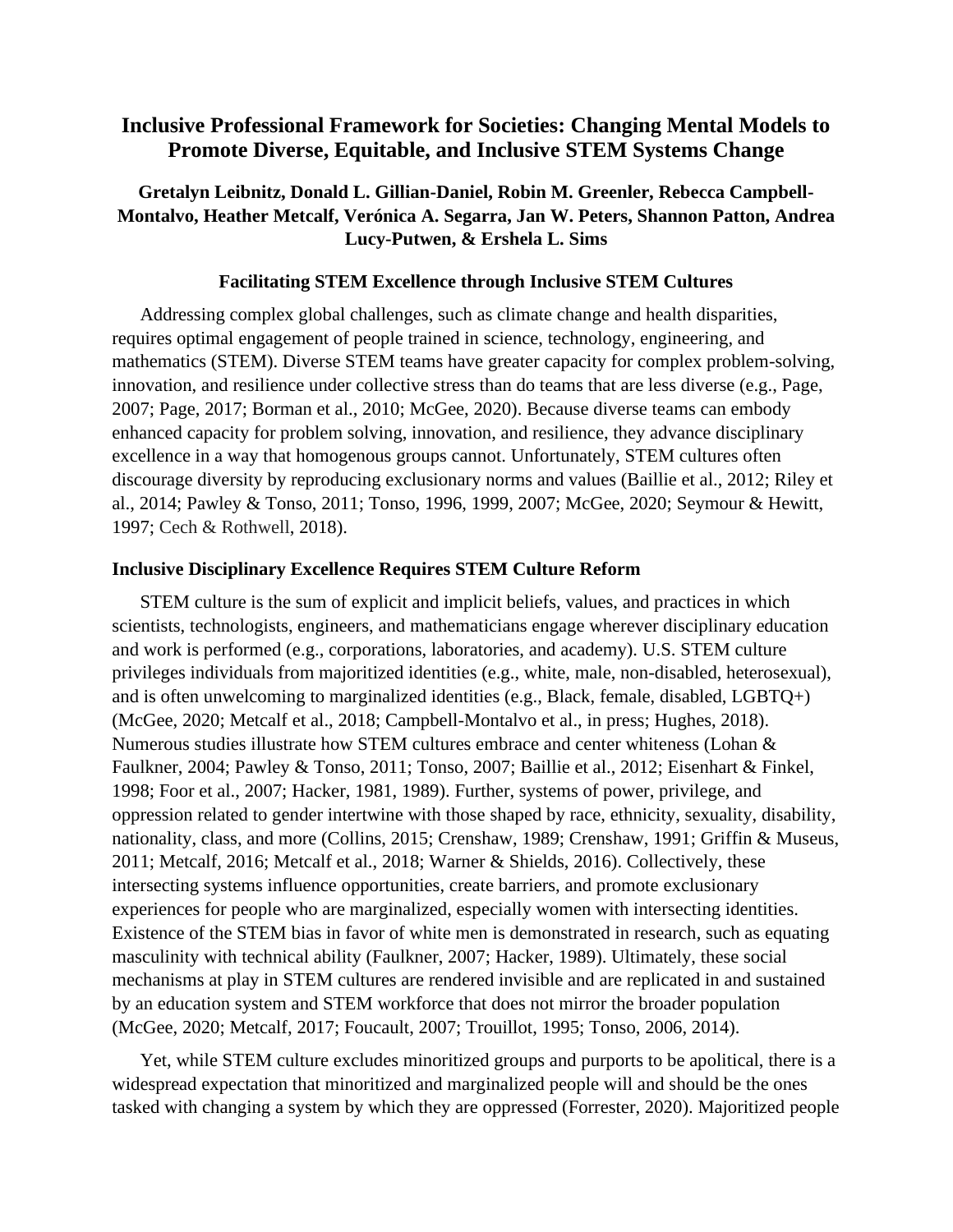receive disproportionate power within the current system, so it is incumbent on them to be leaders in STEM culture change to promote inclusive disciplinary excellence. This change must be supported through both "intentional introspection and subsequent action" (Chaudhary & Berhe, 2020, p. 3).

## **Mobilizing STEM Culture Systems Change through ProS Mental Models**

We argue that intentional introspection for systems change can be fostered through exploration of mental models. Systems change is "shifting the conditions that are holding the problem in place" (Kania et al., 2018). Kania and colleagues (2018) identified six conditions of systems change that are explicit (*policies*, *practices*, *resource flows*) and semi-explicit (*relationships & connections*, *power dynamics*). These conditions are held in place by *mental models*, which are critical for transformative change. Mental models are "deeply held beliefs and assumptions, and taken-for-granted ways of operating that influence how we think, what we do, and how we talk" (Kania et al., 2018, p. 4). Unless we learn to work at the mental models level, other structural changes "will, at best, be temporary or incomplete" (Kania et al., 2018, p. 8). While work addressing mental models has been increasing in academic institutions (e.g., NSF ADVANCE-funded initiatives) and industry settings, few projects have undertaken these efforts within ProS in a scalable way.

Given the multiple, varied disciplinary functions they perform, and because they often engage other STEM culture gatekeepers (e.g., corporate, laboratory, and academic organizations), STEM ProS are uniquely positioned as critical levers for STEM systems change (e.g., National Academy of Sciences et al., 2005). Students enter STEM degree programs with varying levels of social capital (Skvoretz et al., 2020), and ProS keep them in their programs (Smith et al., 2021). Some STEM ProS are actively engaged in STEM systems change (e.g., Segarra et al., 2020a, b; Campbell-Montalvo et al., 2020; Etson et al., 2021). However, we believe that to foster greater engagement by STEM ProS, more STEM ProS-specific tools are needed, especially those that can help make explicit and reframe mental models underpinning STEM ProS systems.

# *IPF:Societies* **as a Tool for Mental Model Changes**

We offer the *Inclusive Professional Framework for Disciplinary and Professional Societies* (*IPF:Societies*) as an approach to help elucidate and adjust mental models that underlie STEM ProS systems. *IPF:Societies* is a framework that can be used to explore how internal conditions support and hinder current ProS DEI aspirations and help set a foundation for lasting organizational change. Specifically, *IPF:Societies* is a research-informed approach that focuses on awareness and skills development to build an equity mindset—an orientation in which actions are grounded in understanding how social positionings affect access to resources. This mindset creates greater capacity for inclusive relationships and supporting actions that can lead to DEI change. *IPF:Societies* includes the four "I's": **I**dentity awareness, **I**ntercultural mindfulness, **I**nclusive relationships, and **I**nfluential DEI actions.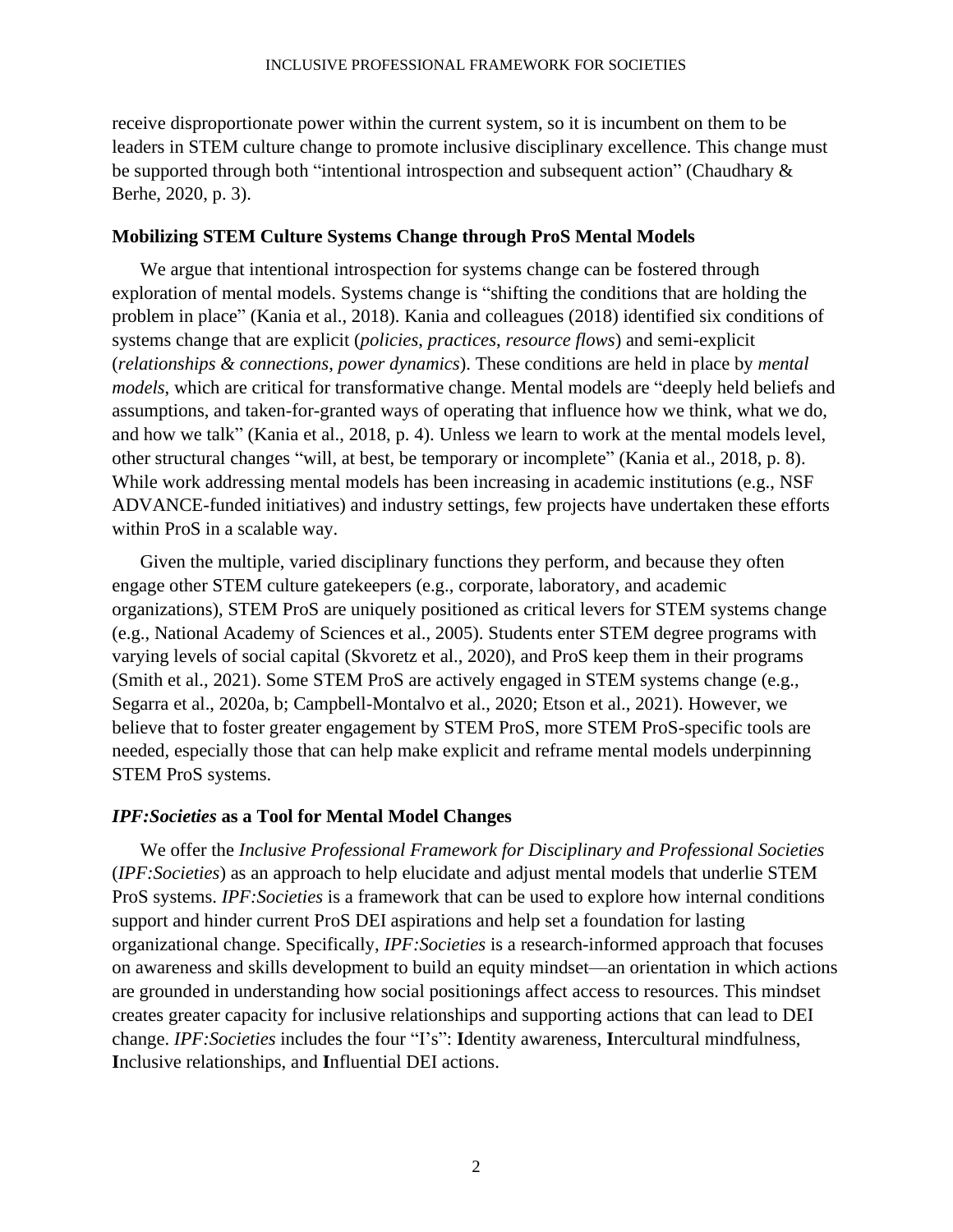#### INCLUSIVE PROFESSIONAL FRAMEWORK FOR SOCIETIES

*IPF:Societies* derives from the *Inclusive Professional Framework for Faculty* (*IPF:Faculty*), which was developed by the Aspire Alliance's National Change Initiative, which is part of the National Science Foundation's Inclusion across the Nation of Communities of Learners of Underrepresented Discoverers in Engineering and Science (NSF INCLUDES). *IPF:Faculty* is meant to promote inclusive skills development for faculty across their roles within academic institutions (e.g., teaching, advising, research mentoring, collegiality and leadership) (Dukes et al., in press; Gillian-Daniel et al., 2021a; Gillian-Daniel et al., 2021b).

Given the parallel role that mental models play in university and ProS systems, it is valuable to adapt the *IPF* for use in ProS. *IPF:Societie[s](https://www.aspirealliance.org/national-change/inclusive-professional-framework/ipf-societies.)* was developed with input from leaders from the NSF ADVANCE-funded *Amplifying the Alliance to Catalyze Change for Equity in STEM Success [\(ACCESS+\)](https://accessplusstem.com/)* Initiative. The mission of ACCESS+ is to "accelerate the awareness, adoption, and adaptation of NSF ADVANCE evidence-based, gender-related, DEI policies, practices, and programs within and across [ProS] by providing support to … Boundary Spanners." (Home-ACCESS+, 2021).

*IPF:Societies* has dual target audiences of DEI change leaders (individual focus) as well as ProS as systems (organizational focus). Key are ProS DEI change leaders, known as "boundary spanners," who are individuals within an organization who connect ideas, resources, and stakeholders (Hill, 2020). These individuals engage in finding (Ancana & Caldwell, 1992; Tushman & Scanlan, 1981), translating (Katz & Tushman, 1981), diffusing (Rogers, 2003), gaining support (Brion et al., 2012; Faraj & Yan, 2009), and/or social "weaving" behaviors within and between professional societies (Burt, 1992; Kania & Kramer, 2011). Boundary spanners are an ideal lever for enacting and promoting DEI change because they are often in positions to reach other boundary spanners in their ProS and beyond (Hill, 2020; Aldrich & Herker, 1977; Ancona & Caldwell, 1992; Katz & Tushman, 1981). Uptake of *IPF:Societies* by boundary spanners to develop and refine DEI awareness, knowledge, and skills can better position these change leaders to make systemic improvements within their ProS. This has potential ripple effects extending to the wider STEM culture (Leibnitz et al., 2021). Similarly, by STEM ProS using *IPF:Societies* to explore the ProS organizational system, both internal-focus (i.e., the STEM ProS business infrastructure) and external-focus (i.e., member and disciplinary serving STEM ProS infrastructure) DEI awareness and organizational capacity is enhanced, better positioning ProS to enact DEI systems change.

Figure 1 depicts the flow of *IPF:Societies'* processes, showing how the equity mindset is developed and expands into relationships and actions that guide ProS core programming, catalyzing STEM culture change. *IPF:Societies* can be usefully applied at both individual and organizational levels. Below we describe specific aspects of *IPF:Societies*.

*Identity awareness* is an awareness of aspects of one's own social and cultural identities, and how those identities are situated within larger intersecting systems of power. *Intercultural mindfulness* is the "ability to understand cultural differences in ways that enables one to interact effectively with others from different racial, ethnic, or social identity groups in both domestic and international contexts" (Gillian-Daniel et al., 2021b). Collectively "these domains encompass many features of intercultural humility, including: (a) awareness of one's own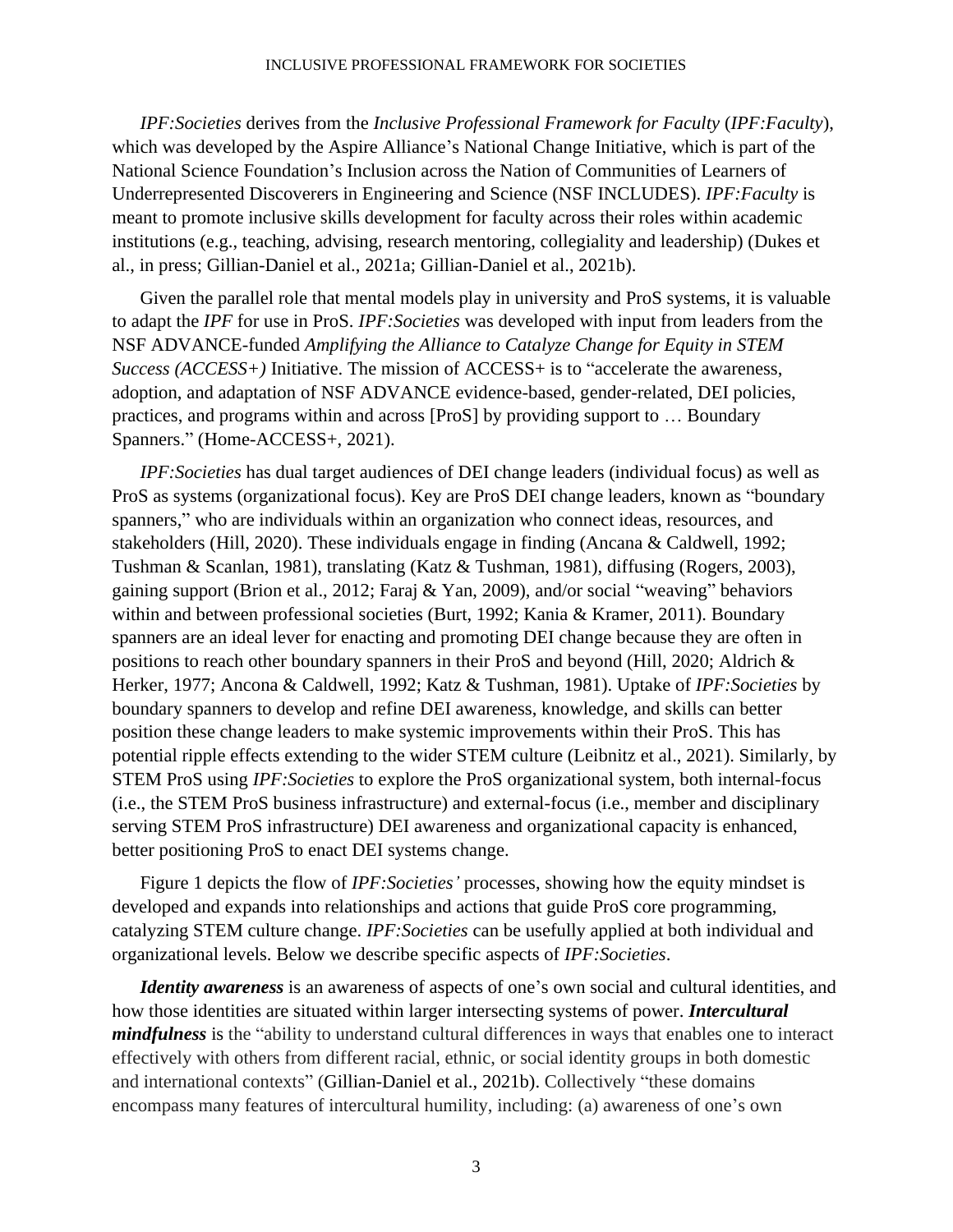cultural backgrounds, including intersecting social identities; (b) recognizing one's biases and privileges in relation to self and others; (c) committing to learning about others' cultural backgrounds; and (d) addressing disparities in relational power by, in part, learning to recognize power differentials" (Gillian-Daniel et al., 2021b). The more aware one is of aspects of one's own social and cultural identities, the identities of others, and how those identities are situated within larger, intersecting systems of power, the more equitably mindful one can be of impacts, decisions, and programming driven by those identities.



Equity mindedness underpins building *inclusive relationships*. At both personal and organizational levels, willingness, capacity, and the communication skills to effectively engage those whose lived experiences may not match one's own is vital for examining mental models and advancing inclusive ProS DEI reform. At the boundary spanner level, inclusive relationships means reflecting on whose voices are, and are not, centered and carry decision-making power when discussing important ProS policies, processes, and activities. From the STEM ProS perspective, building inclusive relationships could be reflected in collaborations with a range of organizations with intention to

build mutual capacity. Inclusive relationships at the society level Source: Aspire Alliance (2021).

help shift social narratives and can inform sensemaking around information collected about the ProS, two examples of how mental models have critical impact on organizational culture (Kania et al., 2018).

*Influential actions* are how boundary spanners and ProS drive STEM systems change. The focus of DEI action can be informed by core ProS functions. Peters and colleagues (in press) identified eleven functions of STEM ProS for action-focus when considering how to begin explicit and implicit ProS DEI change. The outer circles of Figure 1 convey five of these ProS functions, and these same functions are further highlighted below (see also Table 1).

# *Figure 1***.** *IPF:Societies* **Graphic**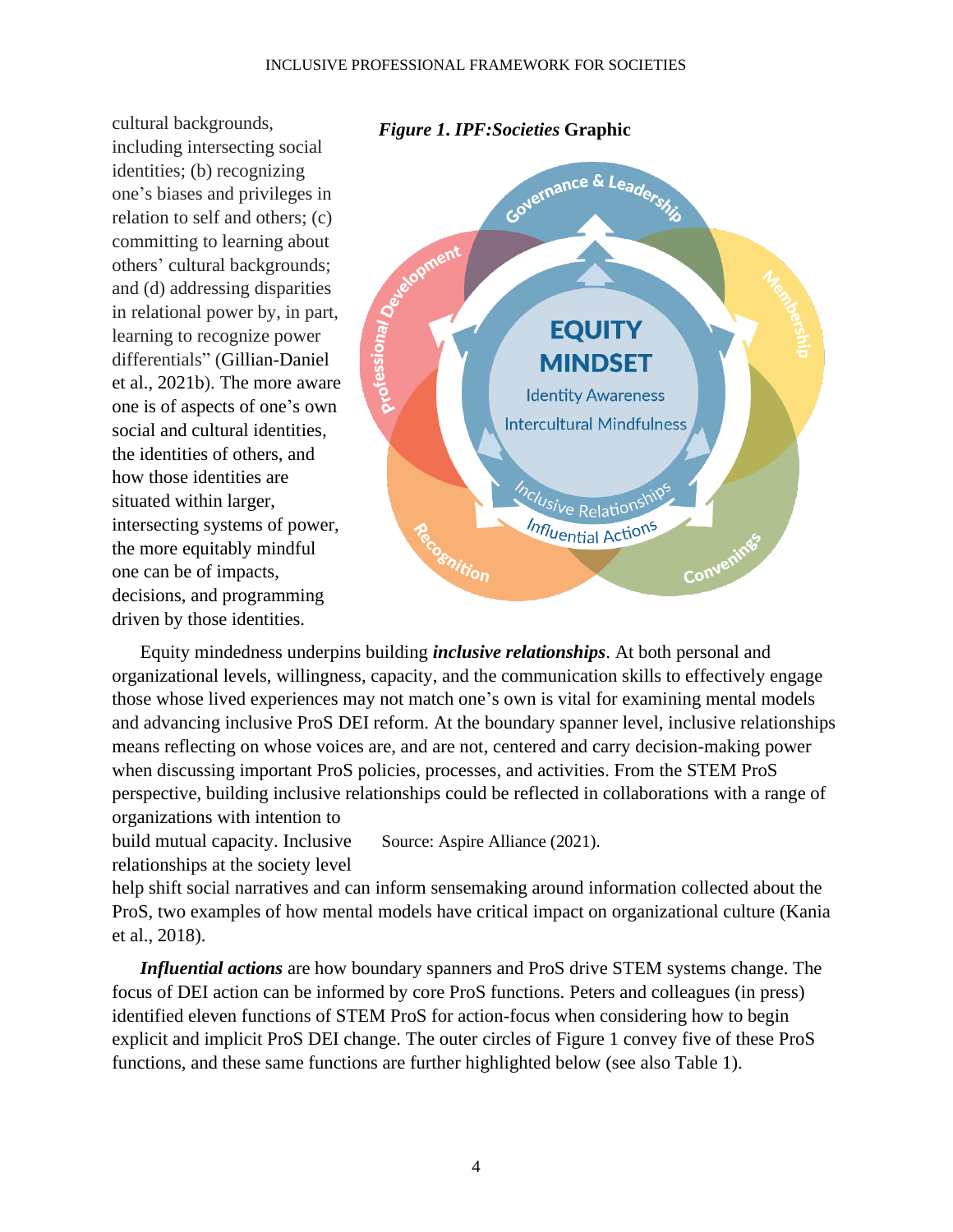#### INCLUSIVE PROFESSIONAL FRAMEWORK FOR SOCIETIES

#### **Discussion**

*IPF:Societies* complements the use of other DEI organizational tools and increases both individual and organizational capacity to more efficiently and effectively identify and engage with DEI actions resulting from use of these tools. As an example, we offer the Women in Engineering ProActive Network's (WEPAN's) *Four Frames for Promoting Gender Equity Within Organizations.* Adopted from Simmons University's Center for Gender in Organizations (1998), the four frames are: (1) Equipping the Individual, (2) Creating Equal Opportunity, (3) Valuing Difference, and (4) Revisioning Culture. A STEM ProS DEI boundary spanner employing *IPF:Societies* can evaluate and introduce more inclusive professional development programs (Frame 1); examine and recommend DEI changes to organizational structures, policies, and practices (Frame 2); call attention to ways in which ProS leaders and the organization are not "walking the DEI walk," (Frame 3); and identify and remedy incongruences between ProS existing practices and goals outlined in the ProS strategic plan (Frame 4). Similarly, from an organizational perspective, WEPAN's frames could be used to evaluate the equity of professional development programs and educational pathways (Frame 1); examine and revise organizational structures, policies, and practices to support greater DEI integration across all society functions (Frame 2); ensure that all leaders are, and continue to be, trained and coached on how to enact DEI-focused changes (Frame 3); and create opportunities to re-vision ProS culture and reflect that updated vision in the ProS mission and strategic plans (Frame 4).

As with WEPAN's four frames, *IPF:Societies* complements the *Equity Environmental Scan Tool (EEST)* adapted (Peters et al., in press). The *EEST* is a DEI self-assessment tool for ProS adapted by [ACCESS+](https://accessplusstem.com/) from The Royal Academy of Engineering and Science Council *Diversity and [Inclusion](https://sciencecouncil.org/professional-bodies/diversity-equality-and-inclusion/diversity-framework/) Progression Framework* (2021). Boundary spanners skilled in using *IPF:Societies* can more efficiently and effectively enact changes in areas identified by the *EEST*. Table 1 illustrates how *IPF:Societies* can inform ProS DEI practices in relation to a ProS's core functions, each of which have an internal focus (i.e., the STEM ProS business infrastructure) and/or an external focus (i.e., member and disciplinary serving STEM ProS infrastructure). Using an *IPF:Societies* lens on the policies and practices associated with each of these functions helps uncover and change ProS mental models. We use questions to illustrate application of *IPF:Societies*. In each core ProS function (column one), existing policies or practices are presented that might appear reasonable to some (column two), but when the *IPF:Societies* lens is applied (column three), systemic and structural inequities affecting how the ProS engages with staff and members become more visible. This shows how the ProS may not be making programming decisions with an understanding of structural issues (i.e., equity mindset), therefore missing out on the opportunity to address them and counter obstacles to DEI through Inclusive relationships and Influential actions.

When and where *IPF:Societies* is brought into the ProS DEI change cycle will likely be dictated by the culture of the ProS and/or ProS leaders. For example, for ProS that already embrace a DEI orientation, *IPF:Societies* can support reflection on efficient engagement of DEI tools. For ProS where there may be resistance to DEI efforts, a DEI self-assessment tool like the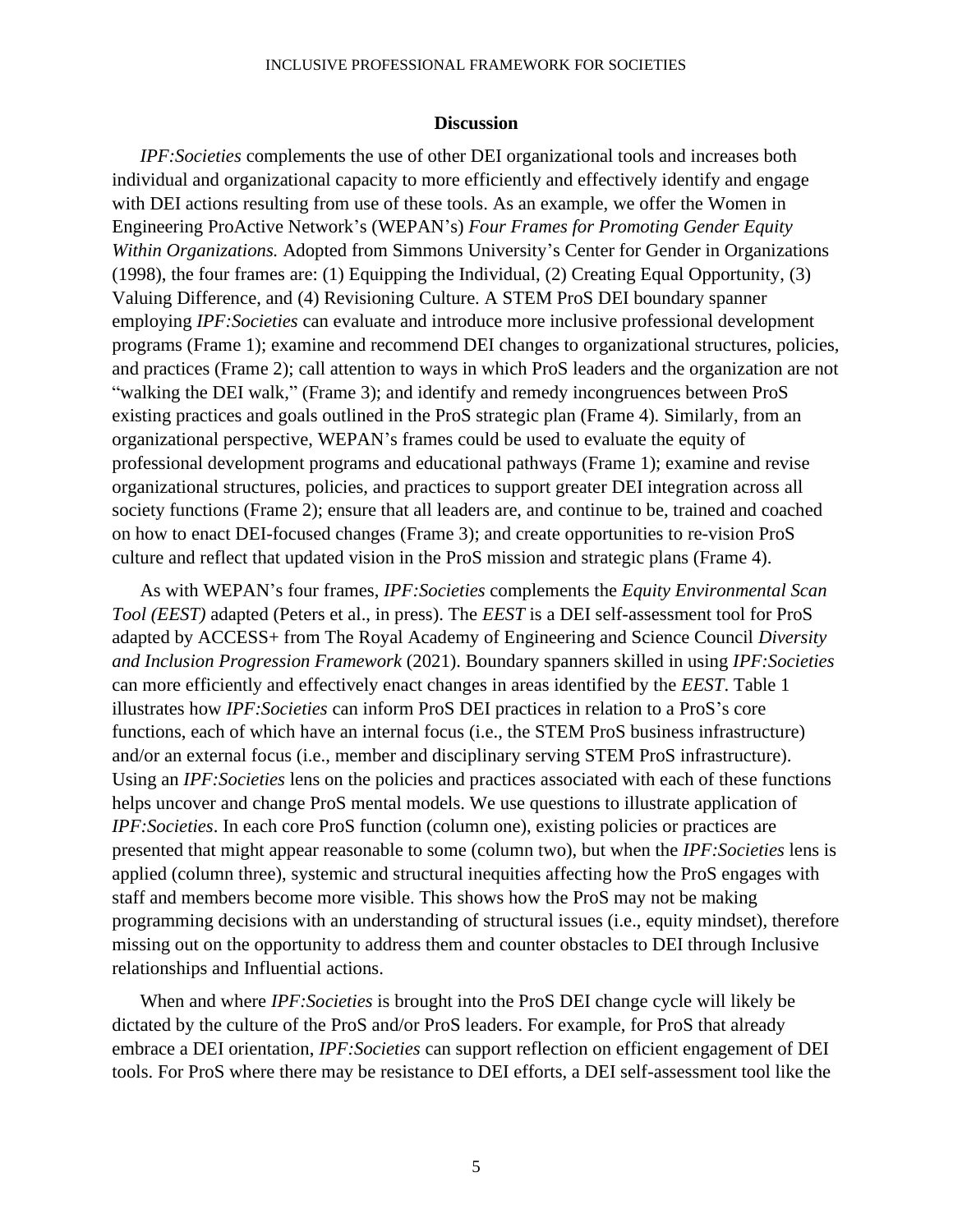*EEST* may provide a critical first step to gauge needs, with *IPF:Societies* used subsequently to frame and inform follow-up actions.

| <b>ProS</b> function name<br>and definition<br>(Peters et al., in press)                                                                                                                       | <b>Example ProS</b><br>policies/practices                                                                                                               | ProS questions generated using an<br><b>IPF:Societies lens</b>                                                                                                                                                                                                                                                                                                  |
|------------------------------------------------------------------------------------------------------------------------------------------------------------------------------------------------|---------------------------------------------------------------------------------------------------------------------------------------------------------|-----------------------------------------------------------------------------------------------------------------------------------------------------------------------------------------------------------------------------------------------------------------------------------------------------------------------------------------------------------------|
| Governance & Leadership.<br>How ProS is run and major<br>decisions made.<br>(Internal focus)                                                                                                   | Governing board<br>members are selected<br>based on seniority<br>within the discipline.                                                                 | How is seniority a result of structural<br>inequality within the ProS and U.S. broader<br>society? How does using seniority as a<br>measure of qualification shape the pool of<br>possible governing board members?                                                                                                                                             |
| Membership. ProS<br>members and the structures<br>that shape membership<br>makeup.<br>(External focus)                                                                                         | To reduce survey<br>burden and avoid being<br>too intrusive, the ProS<br>collects limited<br>demographic data<br>through its membership<br>application. | What data are collected? Do members feel<br>that the measures accurately capture their<br>social and cultural identities? How is the<br>rationale for collecting demographic data<br>articulated to members, as being both valuable<br>and aligned with ProS DEI priorities and<br>efforts?                                                                     |
| Convenings. Who, where,<br>and how people participate<br>in ProS events.<br>(External focus)                                                                                                   | Conference committees<br>are composed of<br>volunteers who<br>determine the speakers,<br>program, content, and<br>social activities.                    | How do social and cultural identities of the<br>committee members affect decisions about<br>speakers, program content, or social<br>activities? How does the ProS create buy-in<br>from membership around DEI-focused<br>programming? How does selection of the<br>event's location reflect dominant views about<br>what feels comfortable, safe, or enjoyable? |
| <b>Recognition.</b> Established<br>procedures in which people<br>apply or are nominated for<br>recognition or support.<br>(Internal and external foci)                                         | <b>Institutional affiliation</b><br>is required on<br>membership<br>applications, award<br>nominations, and<br>presentation proposals.                  | How is institutional affiliation tied to<br>structural inequality? Is using institutional<br>affiliation necessary? Does it serve as a proxy<br>for exclusionary notions of legitimacy,<br>excellence, and thus bias selection? How are<br>scholars in career transition and without<br>institutional affiliation provided access to<br>ProS resources?         |
| <b>Professional Development.</b><br>Job boards, mentoring,<br>practitioner continuing<br>education, and similar<br>efforts to cultivate<br>members' successful<br>careers.<br>(External focus) | Professional<br>development offerings<br>provide suggestions to<br>members about how to<br>be successful job<br>candidates.                             | What are the biases or assumptions in career<br>training that reinforce and normalize<br>whiteness and masculinity? What systems can<br>be introduced to improve these society<br>offerings?                                                                                                                                                                    |

*Table 1***: Examples of how** *IPF:Societies* **informs Practices in ProS Functions**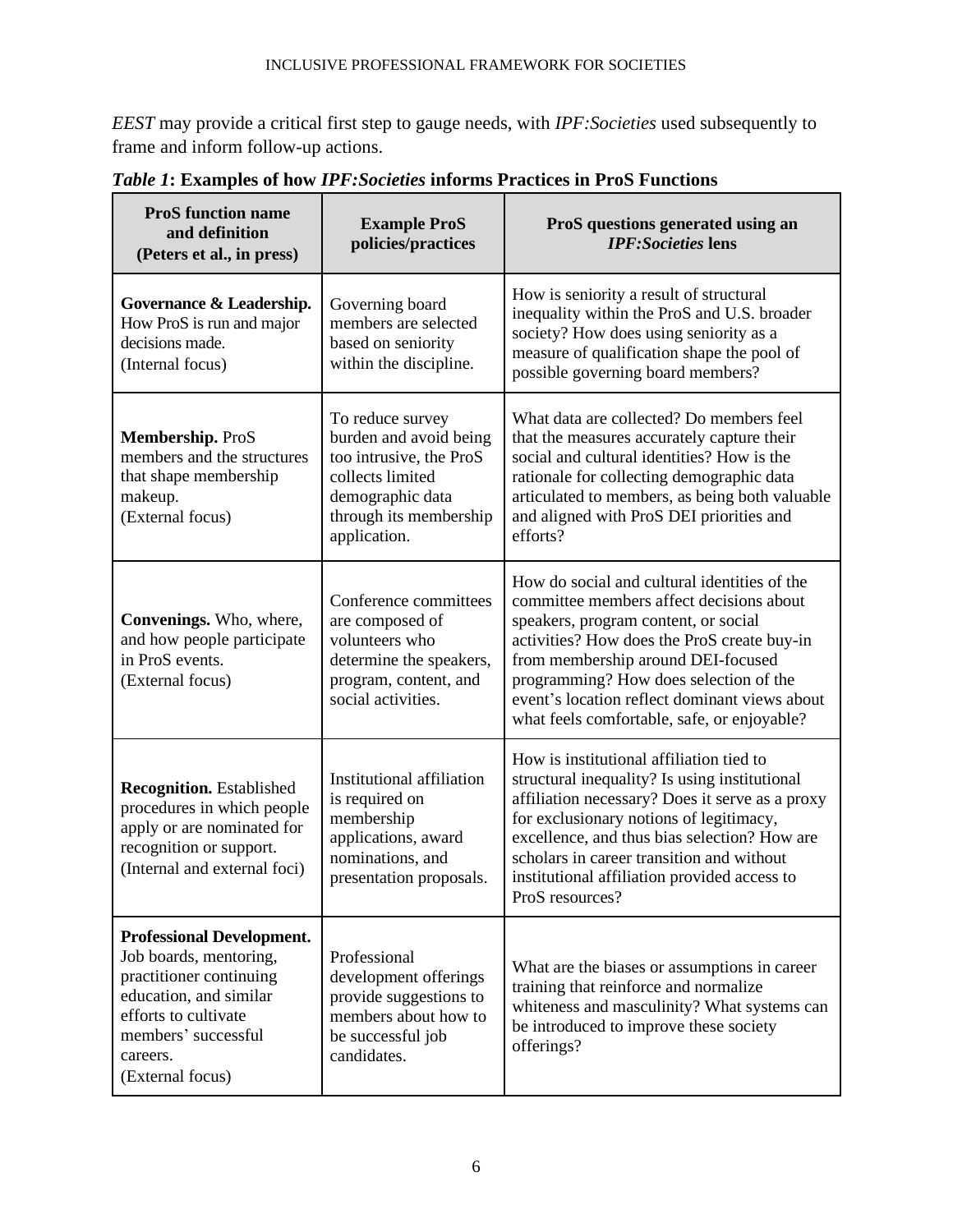#### **Conclusions**

**I**dentity awareness and **I**ntercultural mindfulness create an equity mindset that supports **I**nclusive relationships and **I**nfluential actions. The four "I's" provide a framework for reflecting and acting on ProS culture at individual (e.g., boundary spanner) and organizational levels. *IPF:Societies* offers a way to guide change of mental models. ProS DEI boundary spanners employing *IPF:Societies* can leverage their positionality and ability to straddle groups to affect cultural change across STEM ProS, in combination with the efforts of other boundary spanners and in the disciplines in which they engage.

Of critical importance when working with mental models in ProS is the expectation that there may be resistance to DEI initiatives, especially among members with majoritized identities who may be invested, even subconsciously, in maintaining existing power structures (Lipsitz, 1998). Because people occupy a constellation of identities of various positionings, awareness of common discourses rejecting DEI could help ProS navigate them (Bonilla-Silva, 2006). *IPF:Societies* offers a framework to begin difficult discussions and offers a structured approach for working toward change. Of course, to be effective, *IPF:Societies* requires sustained mobilization of its pieces, vis-à-vis making DEI concerns part of the fabric of ProS.

Potential outcomes of widescale implementation of *IPF:Societies* could be ProS actions in service of a more diverse, inclusive, and equitable STEM culture. Resultant increased individual capacity to engage in the articulation and reframing of legacy mental models in turn guides organizational transformation and culture reform through broader systems change. As organizations engage in systemic change, greater ProS and STEM culture DEI can be made. Eventually, DEI change becomes less about individual efforts for specific DEI actions, and more about broad, structurally patterned ProS organizational transformation, and ultimately, STEM culture reform.

#### **References**

- ACCESS+ Alliance to Catalyze Change for Equity in STEM Success (ACCESS+). 2021. Home - ACCESS+. [online] Available at: <https://accessplusstem.com/> [Accessed 26 October 2021].
- Aldrich, H., & Herker, D. (1977). Boundary spanning roles and organization structure. *Academy of Management Review, 2*(2), 217–230. https://doi.org/10.5465/amr.1977.4409044
- Amplifying the Alliance to Catalyze Change for Equity in STEM Success (ACCESS+). (nd.) Retrieved September 22, 2021, from https://accessplusstem.com/
- Ancona, D. G., & Caldwell, D. F. (1992). Bridging the boundary: External activity and performance in organizational teams. *Administrative Science Quarterly, 37*(4), 634–665. <https://doi.org/10.2307/2393475>
- Aspire Alliance. 2021. Inclusive Professional Framework. Available at [https://sites.google.com/view/aspire-alliance/national-change/inclusive-professional](https://sites.google.com/view/aspire-alliance/national-change/inclusive-professional-framework)[framework](https://sites.google.com/view/aspire-alliance/national-change/inclusive-professional-framework)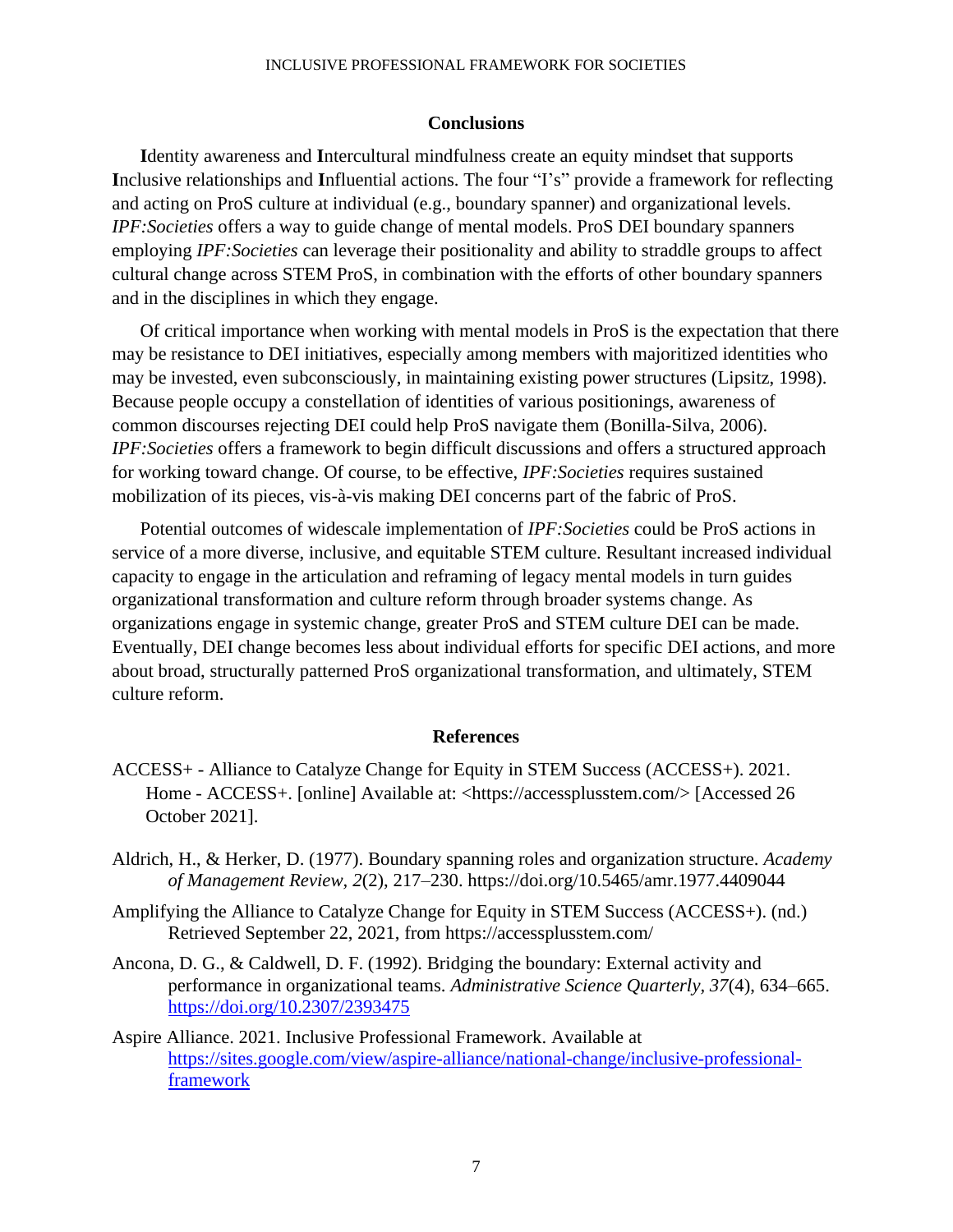- Baillie, C. Kabo, J., & Reader, J. (2012). *Heterotopia: Alternative pathways to social justice*. Zero Books.
- Bonilla-Silva, E. (2006). *Racism without racists: Color-blind racism and the persistence of racial inequality in the United States*. Rowman & Littlefield Publishers.
- Borman, K., Halperin, R., & Tyson, W. (Eds.). (2010). *Becoming an engineer in public universities: Pathways for women and minorities*. Springer.
- Brion, S., Chauvet, V., Chollet, B., & Mothe, C. (2012). Project leaders as boundary spanners: Relational antecedents and performance outcomes. *International Journal of Project Management, 30*, 708–722. https://doi.org/10.1016/j.ijproman.2012.01.001
- Burt, R. S. (1992). *Structural holes: The social structure of competition*. Harvard University Press.
- Campbell-Montalvo, R., Kersaint, G. Smith, C. Puccia, E. Skvoretz, J. Wao, H. Martin, J., MacDonald, G., & Lee, R. (in press). How stereotypes and relationships influence women and underrepresented minority students' fit in engineering. *Journal of Research in Science Teaching*.
- Campbell-Montalvo, R., Caporale, N., McDowell, G., Idlebird, C., Wiens, K., Jackson, K., Marcette, J., & Moore, M. (2020). Insights from the Inclusive Environments and Metrics in Biology Education and Research Network: Our Experience Organizing Inclusive Biology Education and Research Events. *Journal of Microbiology and Biology Education 21*(1):1–9.
- Cech, E. A., & Rothwell, W. R. (2018). LGBTQ inequality in engineering education. *Journal of Engineering Education, 107*(4), 583–610.
- Chaudhary, B., & Berhe, A. A. (2020, June 18). Ten simple rules for building an anti-racist lab. https://doi.org/10.32942/osf.io/4a9p8
- Collins, P. H. (2015). Intersectionality's definitional dilemmas. *Annual Review of Sociology, 41*, 1–20.
- Crenshaw, K. (1989). *Demarginalizing the intersection of race and sex: A black feminist critique of antidiscrimination doctrine, feminist theory and antiracist politics*. University of Chicago Legal Forum, 139.
- Crenshaw, K. (1991). Race, gender, and sexual harassment. *Southern California Law Review, 65*, 1467.
- Dukes, A. A., Gillian-Daniel, D. L., Greenler, R. McC., Parent, R. A., Bridgen, S., Esters, L. T., & El-Sayed, J. (in press). The Aspire Alliance inclusive professional framework for faculty—Implementing inclusive and holistic professional development that transcends multiple faculty roles. In S. Linder, C. Lee, & K. High (Eds.), *The handbook of STEM faculty development*. American Society for Engineering Education.
- Eisenhart, M. A., & Finkel, E. (1998). *Women's science: Learning and succeeding from the margins*. University of Chicago Press.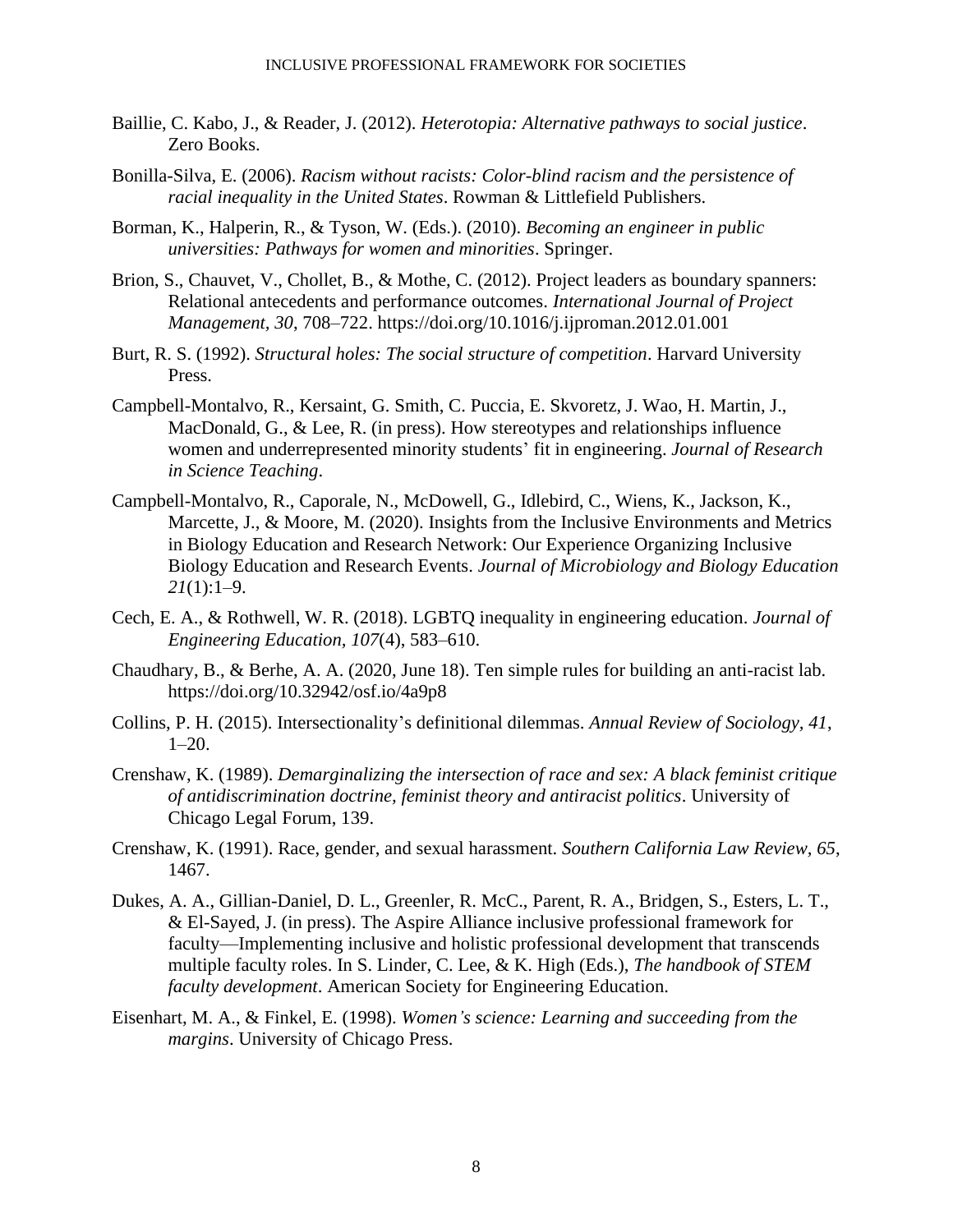- Etson, C. M., Block, K., Burton, M. D., Edwards, A., Flores, S., Fry, C., Guillory, A. N., Ingram, S. L., McGee, R., Neely-Fisher, D. L., et al. (2021). Beyond ticking boxes: Holistic assessment of travel award programs is essential for inclusivity. OSF Preprints. May 10. doi:10.31219/osf.io/fsrpb
- Faraj, S., & Yan, A. (2009). Boundary work in knowledge teams. *Journal of Applied Psychology, 94*(3), 604. https://doi.org/10.1037/a0014367
- Faulkner, W. (2007). "Nuts and Bolts and People": Gender-troubled engineering identities. *Social Studies of Science, 37*(3), 331–356.
- Foor, C. E., Walden, S. E., & Trytten, D. A. (2007). "I wish that I belonged more in this whole engineering group:" Achieving individual diversity. *Journal of Engineering Education, 96*(2), 103–115.
- Forrester, N. (2020). Diversity in science: Next steps for research group leaders. *Nature, 585*, S65–S67. doi: https://doi.org/10.1038/d41586-020-02681-y
- Foucault, M. (2007). *Discipline and punish: The birth of the prison*. Duke University Press.
- Gillian-Daniel, D. L., Greenler, R. McC., Bridgen, S. T., Dukes, A. A., & Hill, L. B. (2021a). Inclusion in the classroom, lab and beyond: Transferable skills via an Inclusive Professional Framework for Faculty. *Change: The Magazine of Higher Learning*. 53(5), 48-55.<https://doi.org/10.1080/00091383.2021.1963158>
- Gillian-Daniel, D. L., Troxel, W. G., & Bridgen, S. (2021b). Promoting an equity mindset through the inclusive professional framework for faculty. *The Department Chair*, 4–5.
- Griffin, K. A. & Museus, S. D. (Eds). (2011). *Using mixed-methods to study intersectionality in higher education: New directions in institutional research* (no. 151). Jossey-Bass.
- Hacker, S. L. (1981). The culture of engineering: Woman, workplace and machine. *Women's Studies International Quarterly, 4*(3), 341–353.
- Hacker, S. L. (1989). *Power and technology*. Unwin Hyman.
- Hill, L. B. (2020). Understanding the impact of a multi-institutional STEM reform network through key boundary-spanning individuals. *The Journal of Higher Education, 91*(3), 455–482. https://doi.org/10.1080/00221546.2019.1650581
- Hughes, B. E. (2018). Coming out in STEM: Factors affecting retention of sexual minority STEM students. *Science Advances, 4*(3), eaao6373. https://doi.org/10.1126/sciadv.aao6373
- INCLUDES Aspire Alliance National Change (n.d.). Inclusive Professional Framework for Societies. Retrieved from https://www.aspirealliance.org/national-change/inclusiveprofessional-framework/ipf-societies
- Kania, J., Kramer, M., & Senge, P. (2018). *The water of systems change*. FSG. http://efc.issuelab.org/resources/30855/30855.pdf
- Kania, J., & Kramer, M. (2011). Collective impact. *Stanford Social Innovation Review, 9*(1): 36– 41. https://ssir.org/articles/entry/collective\_impact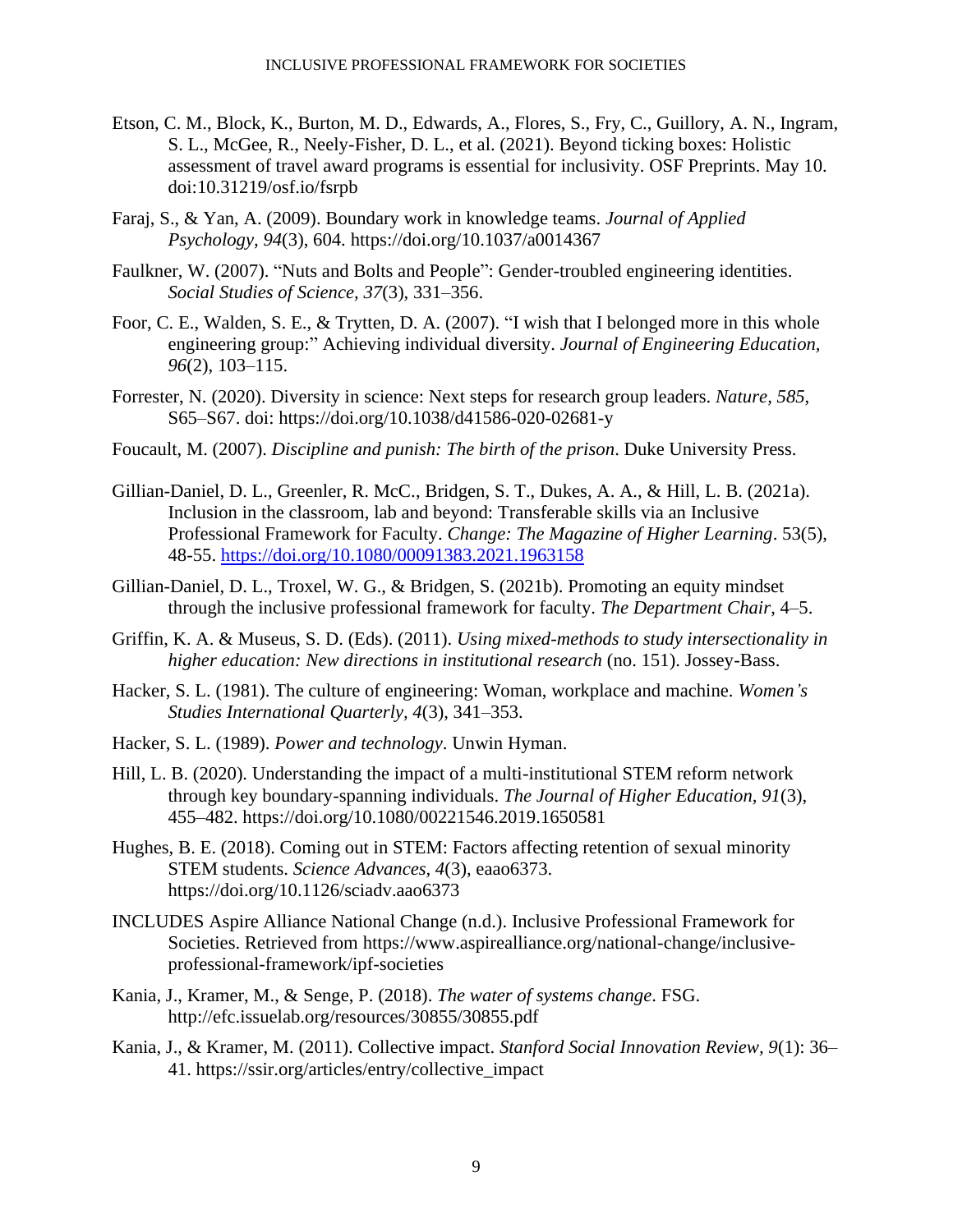- Katz, R., & Tushman, M. (1981). An investigation into the managerial roles and career paths of gatekeepers and project supervisors in a major R & D facility. *R & D Management, 11*(3), 103–110. https://doi.org/10.1111/j.1467-9310.1981.tb00458.x
- Leibnitz, G. M., Gillian-Daniel, D. L., & Hill, L. B. (2021). Networking networks: Leveraging STEM professional society "boundary spanners" to advance diversity, equity, and inclusion. NSF INCLUDES Rapid Community Reports. https://adobe.ly/3fPxjUs
- Lipsitz, G. (1998). *The possessive investment in whiteness: How white people profit from identity politics*. Temple University Press.
- Lohan, M., & Faulkner, W. (2004). Masculinities and technologies: Some introductory remarks. *Men and Masculinities, 6*(4), 319–329.
- McGee, E. O. (2020). *Black, brown, bruised: How racialized STEM education stifles innovation*. Harvard Education Press.
- Metcalf, H. (2016). Broadening the study of participation in the life sciences: How critical theoretical and mixed-methodological approaches can enhance efforts to broaden participation. *CBE—Life Sciences Education, 15*(3), rm3.
- Metcalf, H. (2017, May 22). Science must clean up its act. *Scientific American*. https://blogs.scientificamerican.com/voices/science-must-clean-up-its-act/.
- Metcalf, H., Russell, D., & Hill, C. (2018). Broadening the science of broadening participation in STEM through critical mixed methodologies and intersectionality frameworks. *American Behavioral Scientist, 62*(5), 580–599.
- National Academy of Sciences, National Academy of Engineering, and Institute of Medicine. (2005). *Facilitating interdisciplinary research*. The National Academies Press. https://doi.org/10.17226/11153.
- Page, S. (2007). *The difference: How the power of diversity creates better groups, firms, schools, and societies*. Princeton University Press.
- Page, S. (2017). *The diversity bonus*. Princeton University Press and Andrew W. Mellon Foundation.
- Pawley, A., & Tonso, K. L. (2011). Monsters of unnaturalness: Making women engineers' identities via newspapers and magazines (1930-1970). *Journal of the Society of Women Engineers, 20*, 50–75.
- Peters, J., Campbell-Montalvo, R., Leibnitz, G., Metcalf, H., Lucy-Putwen, A., Gillian-Daniel, D., Sims, E., & Segarra, V. A. (in press). Refining a DEI assessment tool for use in optimizing professional STEM societies for gender equity. *Frontiers in Sociology*.
- Riley, D., Slaton, A. E., Pawley, A. L., Johri, A., & Olds, B. M. (2014). Social justice and inclusion: Women and minorities in engineering. *Cambridge Handbook of Engineering Education Research*, 335–356.
- Rogers, E. M. (2003). *Diffusion of innovations* (5th ed.). Free Press.
- Royal Academy of Engineering and the Science Council (2021). Diversity Progression Framework 2.0 for Professional Bodies: A Framework for Planning and Assessing Progress. Retrieved from: https://sciencecouncil.org/professional-bodies/diversityequality-and-inclusion/diversity-framework/